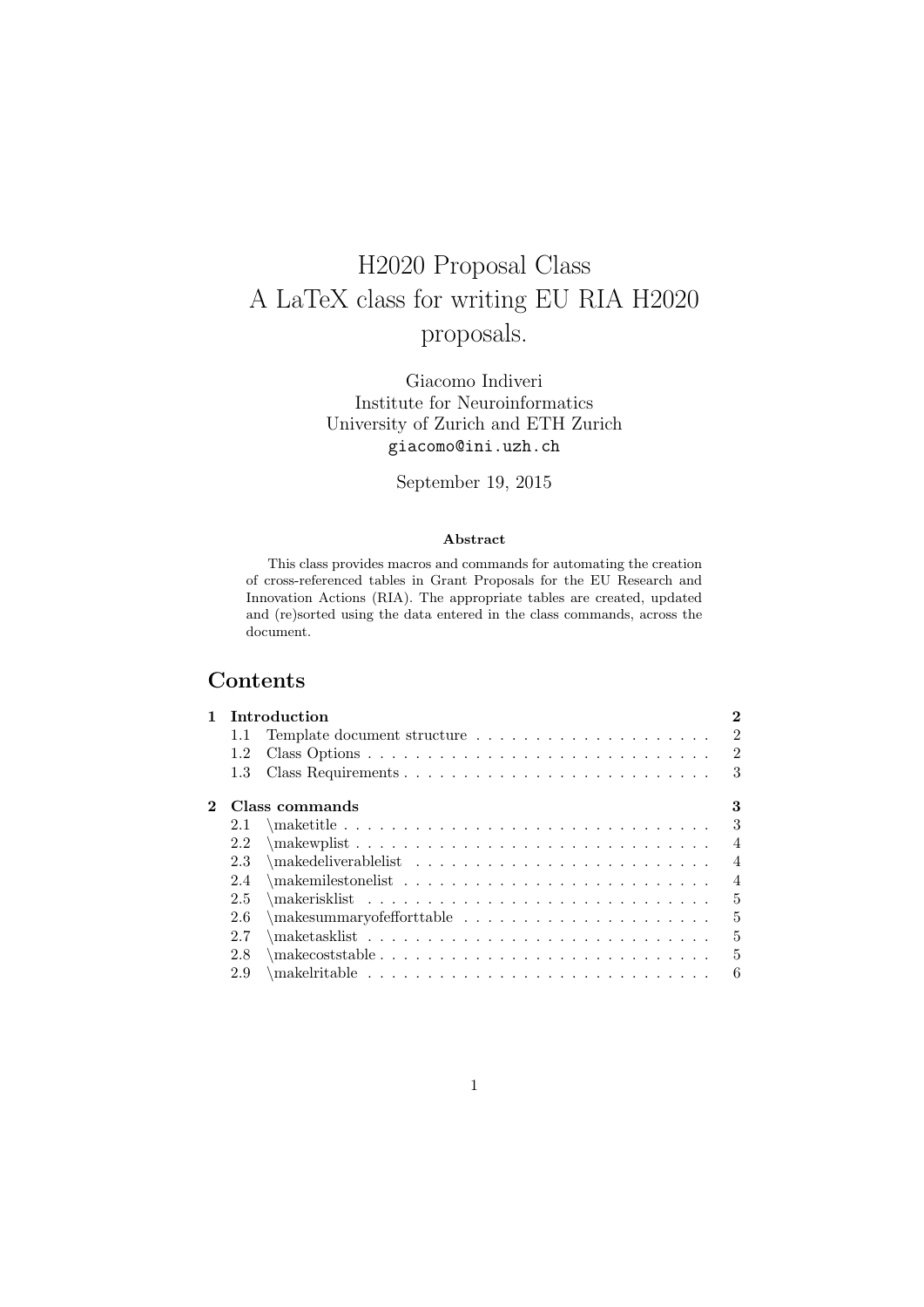|                         | 3 The workpackage environment                                      |  |  |
|-------------------------|--------------------------------------------------------------------|--|--|
|                         |                                                                    |  |  |
|                         |                                                                    |  |  |
|                         |                                                                    |  |  |
|                         | 3.4 The wpdeliverables environment $\dots \dots \dots \dots \dots$ |  |  |
| 4 Labels and References |                                                                    |  |  |
| 5 Conclusions           |                                                                    |  |  |

## **1 Introduction**

The proposals submitted to the H2020 EU program have a very well defined structure, with well defined sections and several cross-references among sections and tables. The templates are available at the EU H2020 Participant Portal http://ec.europa.eu/research/participants/portal/desktop/en/ funding/reference\_docs.html#h2020-call\_ptef-pt

The h2020proposal class implements a series of macros and commands to simplify the formatting of the document and automate the creation of the several cross-referenced tables required by the template. This class was inspired by the 2009 fet-workpackage.sty file developed by Dennis Goehlsdorf and by the 2008 EU proposal LaTeX template files developed by Elisabetta Chicca and Chiara Bartolozzi in 2009. It is the extension of the ICTProposal class, designed by Giacomo Indiveri to create large and complex Integrated-Project proposals of the past FP7 program.

#### **1.1 Template document structure**

The document structure should have a Cover page, an Table of Contents (for ICT proposals) or an Abstract (for FET proposals), and five main sections. The first three sections are: Excellence (Section 1.), Impact (Section 2.), and Implementation (Section 3.). The total length of these three sections, including the cover page, has strict page limits. The last two sections include a part dedicated to the description of the "Members of the consortium" (Section 4.) and one related to "Ethics and Security" (Section 5.) These two sections are not covered by page limit.

The h2020proposal class commands start with the data that needs to appear in the cover page, and most of the other commands manage the crossreferenced tables and lists that appear in Section 3. The other Sections do not require any special commands, and can be created using the standard LaTeX commands.

#### **1.2 Class Options**

The user can specify the option "draft". In this case, guidelines from the EU *Guide for Applicants* are printed, latex labels are displayed on the side, and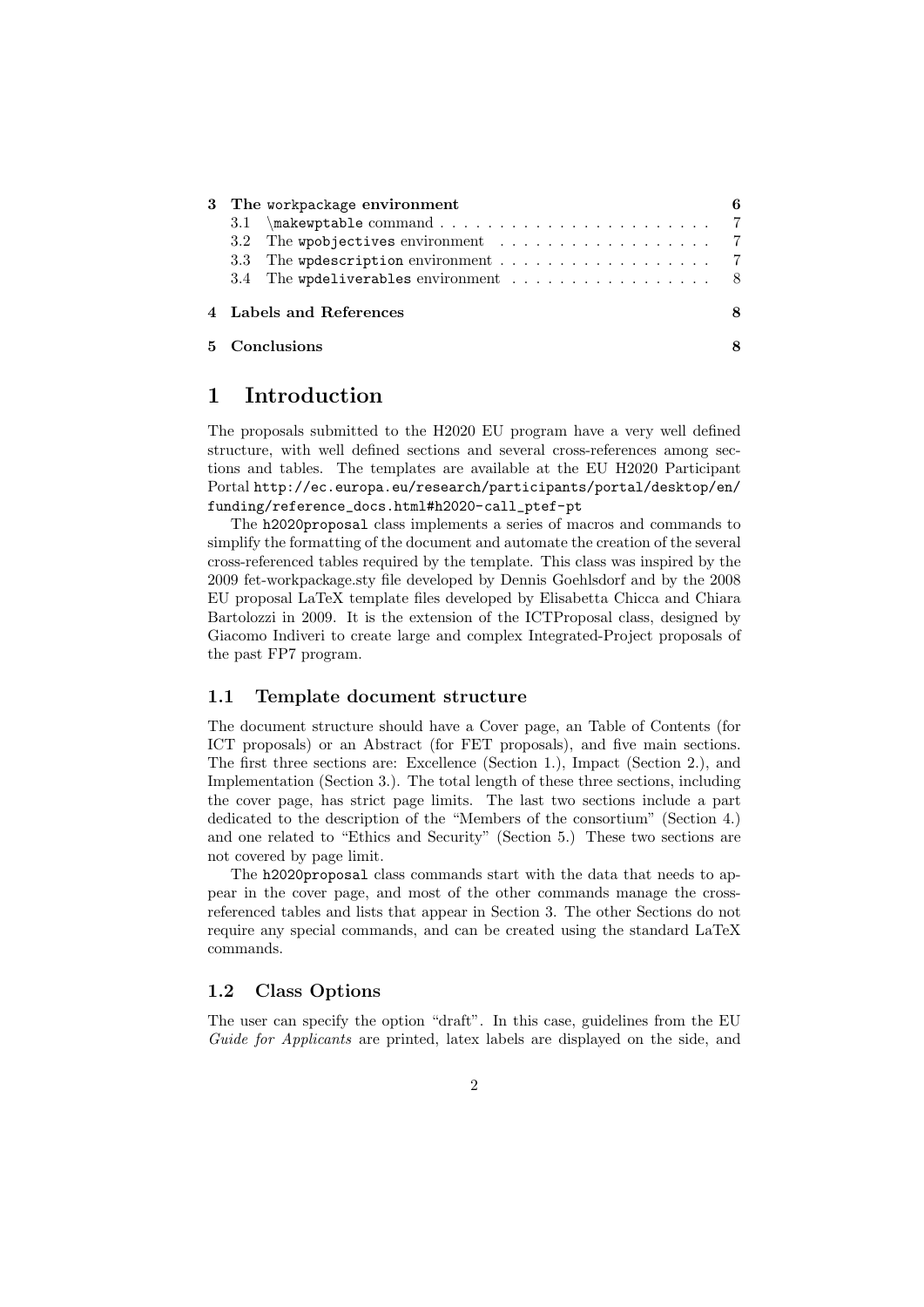page-breaks are added between work-packages.

#### **1.3 Class Requirements**

The h2020proposal class is based on (and requires) the extremely feature rich and configurable memoir class. Additional packages required by the h2020proposal class are:

- *•* coolstr package
- *•* longtable package
- *•* colortbl package

The h2020proposal class also supports the automated creation of the required Gantt chart. For this, it is necessary to include the pgfgantt package.

By using different memoir class options, it is possible to configure and personalize most of the proposal aspects.

## **2 Class commands**

#### **2.1** *\***maketitle**

The *\*maketitle command has been redefined to create the proposal title-page. It uses the data obtained from the following macros:

- *\*title*{}* This macro requires one argument: the full title of the proposal. *E.g.*, *\***title***{***Future Emerging Technologies***}*
- *\*shortname*{}* This macro require as argument the proposal short name. *E.g.*, *\***shortname***{***FET***}*
- *\*fundingscheme*{}* This macro require one single argument, which should be either the text "Small or medium scale focused research project (STREP)", or the text "Large-scale integrating projects (IP)".
- *\*topic*{}* The argument of this macro should be a text string with the specific Work-Program topic addressed.
- *\*coordinator*{}{}{}* This macro requires three arguments. The first argument should be the full name of the coordinator, the second argument should be the coordinator's email address, and the third argument should have the coordinator's fax number. *E.g.*, *\***coordinator***{***John Doe***}{***j.doe@null.com***}{***+41 44 11223344***}*
- *\*participant*{}{}{}* This macro requires three arguments as well. The first argument should be the full name of the participant's institution, the second argument should be the institution short name, and the third argument should be the participant's Country. There should be as many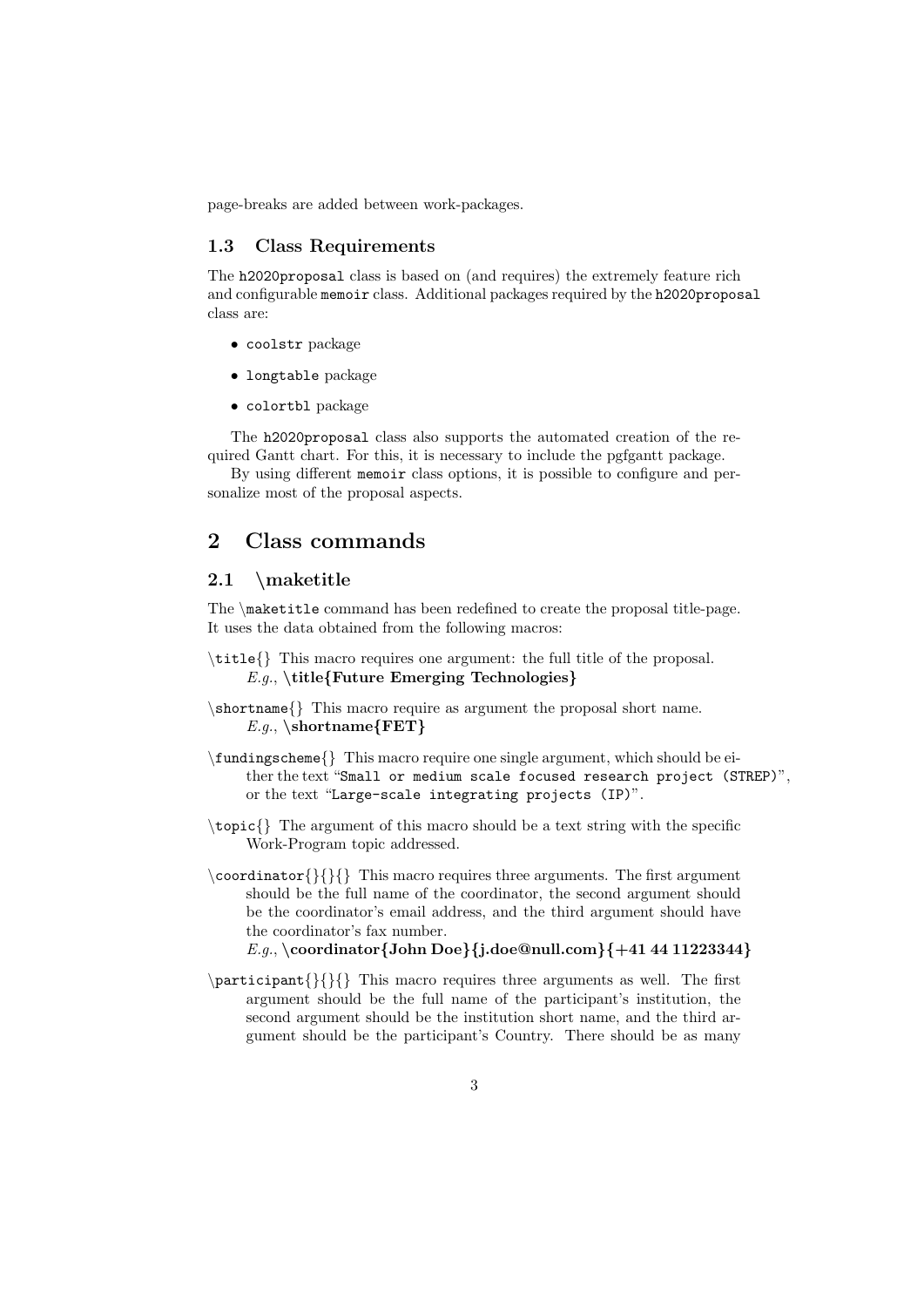*\*participant*{}{}{}* macros as the number of participants. The first instance of this macro should be reserved for the coordinator.

*E.g.*, *\***participant***{***University of Zurich***}{***UZH***}{***Switzerland***}*

*\*titlelogo*{}{}* This is an optional macro to include an image as logo on the title page. It has two arguments: the first argument is the name (and path) of the image file, and the second argument is the image scaling factor.

*E.g.*, *\***titlelogo***{***logo.png***}{***0.25***}*

#### **2.2** *\***makewplist**

This command creates the work package (wp) list required as Table 3.1b in the EU proposal template. It is a table with a list of work packages with their details (*e.g.*, wp leader, wp start-month, wp end-month, *etc.*). The list is compiled automatically by using the data defined in each workpackage environment (see Section 3). As this data is typically defined later in the document, the h2020proposal class creates an auxiliary file (*<*jobname*>*.lwp) and uses it at the second round of compilation to generate the table. In order to comply with the table numbering provided by the template, it is necessary to redefine the table counter before issuing this command: *e.g.*

*\*renewcommand*{\*thetable*}{\*thesection*\*alph*{*table*}} \*makewplist

#### **2.3** *\***makedeliverablelist**

This command creates the List of Deliverables Table 3.1c required by the EU template. As for the wp list, it uses the data defined (typically later) in each workpackage environment. The required information is saved in the auxiliary file *<*jobname.ldl*>* and used in subsequent compilation runs to create the table. This command sorts the table rows by delivery date.

#### **2.4** *\***makemilestonelist**

This command creates the List of Milestones Table 3.2a required by the EU template. Milestones need to be be defined before this command is issued, by using the *\*milestone macro:

*\*milestone[ ]*{}{}{}* This macro has four arguments. The first (optional) argument is the milestone delivery month; the second argument is the name of the milestone; the third argument is the means of verification, and the last argument is the list of work packages involved. The list of work packages can use the latex *\*ref command.

Example: *\*milestone[24]*{*Completed algorithmic model*}{*Software package released and validated*}{*WP *\*ref*{*wp:modeling*}}*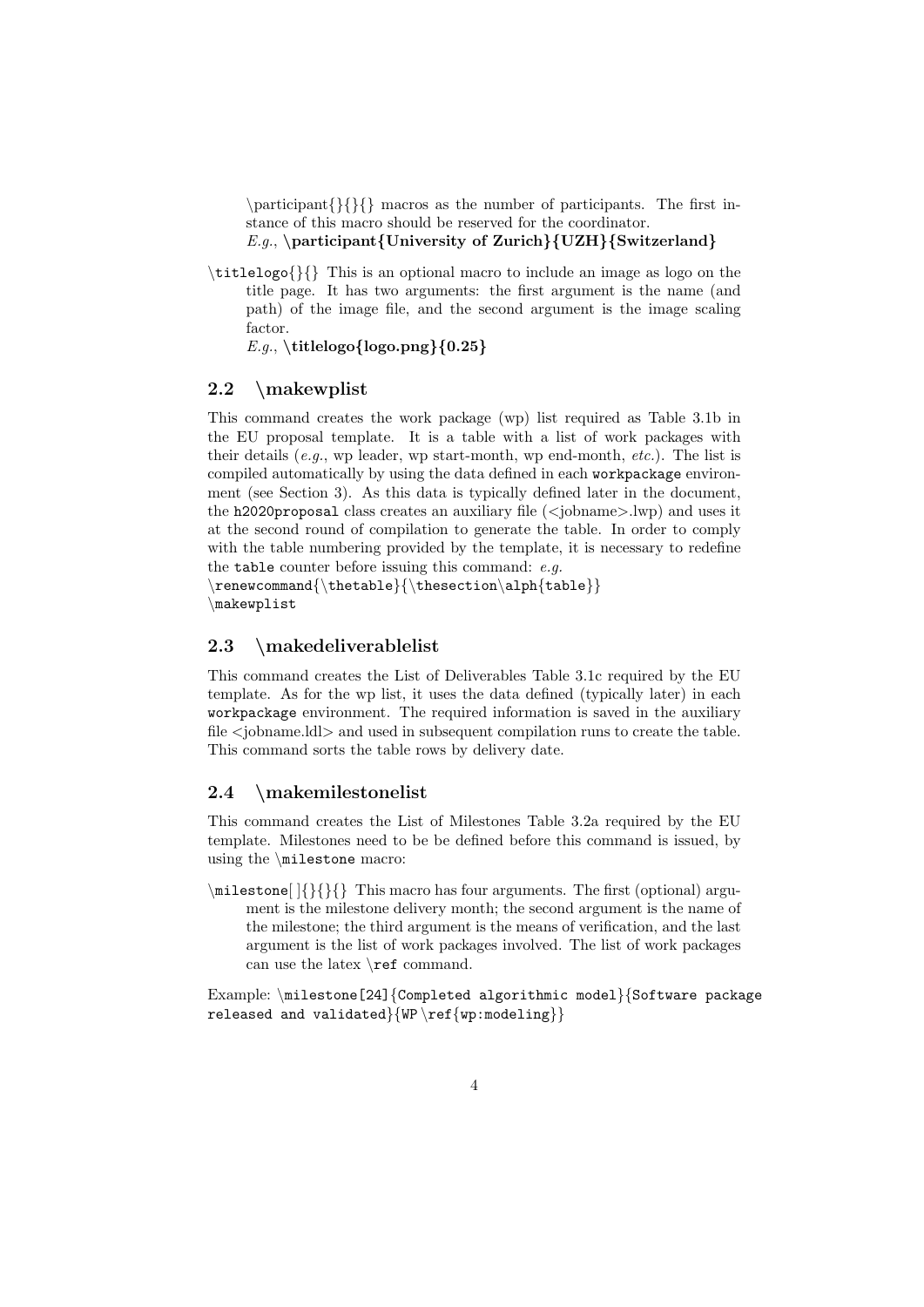#### **2.5** *\***makerisklist**

This command creates the Critical risks for implementation Table 3.2b required by the EU template. Critical risks relating to project implementation need to be be defined before this command is issued, by using the *\*criticalrisk macro:

*\*criticalrisk*{}{}{}* This macro has three arguments. The first argument is the description of the risk; the second is the list of work packages involved, and the third should describe any risk mitigation measures, and the actions planned for it. The list of work packages involved can use the latex *\*ref command.

Example: *\*criticalrisk*{*The dedicated chip sent to fabrication is not functional.*}{*WP *\*ref*{*wp:testwp1*}}{*Resort to Software simulations*}*

#### **2.6** *\***makesummaryofefforttable**

This command is typically issued after defining the various work packages (via the workpackage environment). It uses the data defined in each workpackage environment, saves it to the auxiliary file *<*jobname*>*.lse and creates the table in subsequent compilation runs. The WP leader is identified in the table by showing the relevant person-months figure in bold (as specified in the EU template).

#### **2.7** *\***maketasklist**

This command is not required by the EU template, but it can be useful to have an overview of who is responsible for which task, in which WP. The command creates an ordered list of tasks with Task ID, PI name (in case it is defined in the *\*wptask macro), start and end dates, and task title. The required information is saved in the auxiliary file *<*jobname.ltk*>* and used in subsequent compilation runs to create the table.

#### **2.8** *\***makecoststable**

This command creates a summary of costs table, for each participant, if the sum of the costs for "travel", "equipment", and "goods and services" exceeds 15% of the personnel costs for that participant. In order to enter the data for these tables it is necessary to use the following macros:

- *\*costsTravel*{}{}{}* This macro accepts three arguments. The first is the participant short name; the second has to be a number indicating the total amount of euro requested for travel expenses; and the third argument is a text string describing the justification for the requested budget.
- *\*costsEquipment*{}{}{}* Similar to the previous macro, this one accepts three arguments: the participant short name, the total amount of euro requested for equipment expenses, and a text string describing the justification for the requested budget.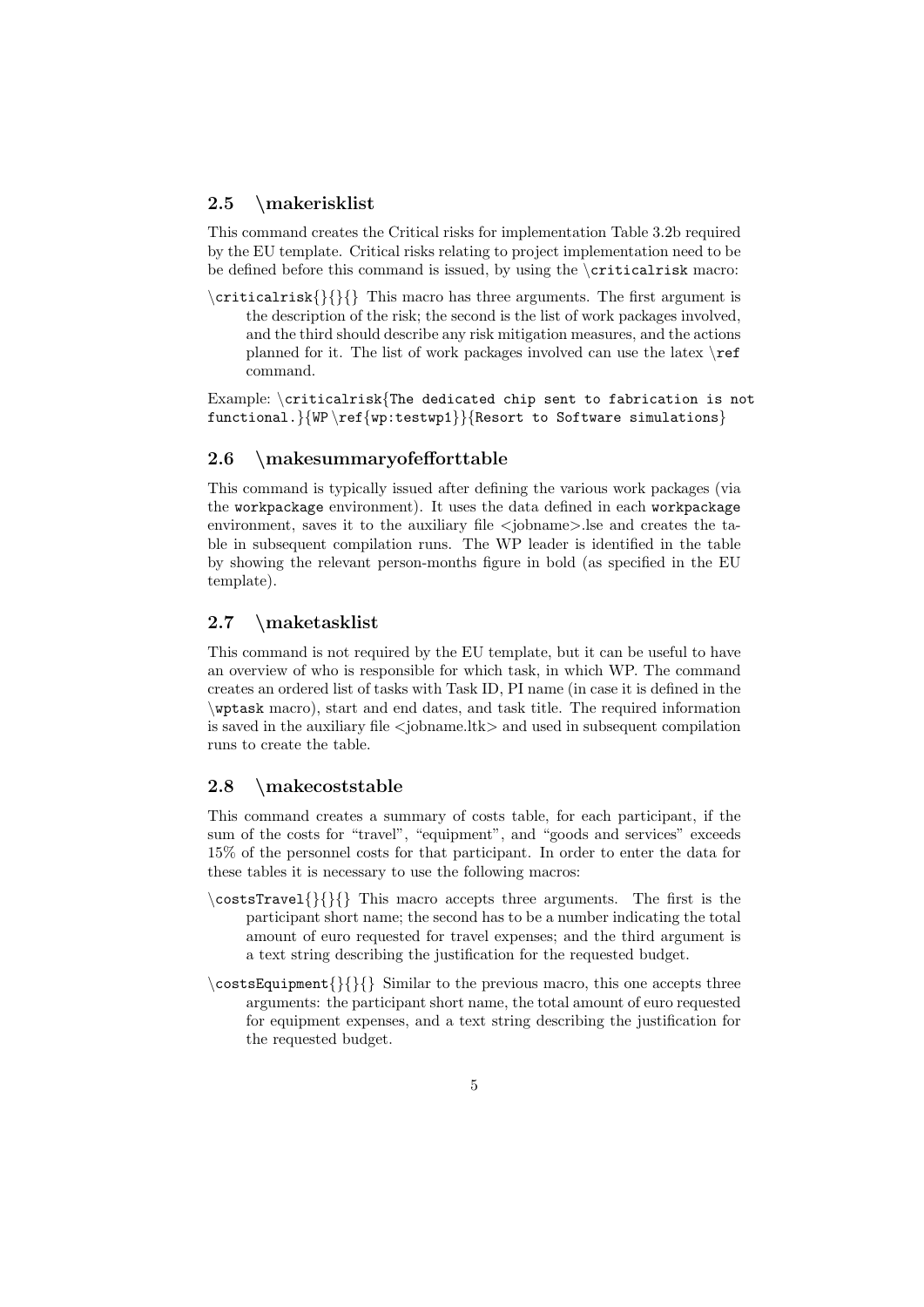*\*costsOther*{}{}{}* This macro is equivalent to the previous two, with the exception that the costs and justification apply to "other goods and services".

#### **2.9** *\***makelritable**

This command creates a table for every participant that declares costs of large research infrastructure irrespective of the percentage of personnel costs (see Article 6.2 of the General Model Agreement). To enter the data for the table you must use the following macro:

*\*costslri*{}{}{}* This macro accepts as arguments the participant short name; the costs of the large research infrastructure, and the justification.

In case no costs are declared (in case the macro is not instantiated), no tables are generated.

## **3 The** workpackage **environment**

Each proposal work package should be defined using the workpackage environment. If multiple work packages are described as separate files and included in the proposal using the *\*include command, use the *\*input command for the first file. The workpackage environment has an optional argument which is the wp title. The syntax of this environment is (without or with optional argument):

> *\*begin*{*workpackage*} \*begin*{*workpackage*}{*WP Title*}* . . . . . . *\*end*{*workpackage*} \*end*{*workpackage*}*

The standard way of defining labels (*e.g.*, *\*label*{*wp:management*}*) can be used, so that different wps can be referenced within the proposal document using the standard *\*ref*{}* command.

The following macros can be used within the workpackage environment:

*\*wptitle*{}* This macro specifies the wp title.

*\*wpstart*{}* This macro specifies the wp start month.

- *\*wpend*{}* This macro specifies the wp end month.
- *\*wptype*{}* This macro specifies the wp activity type, and should be one of: "RTD", "DEM", "MGT", or "OTHER".
- *\*personmonths*{}{}* This macro specifies the person months used for each participant. It has two required arguments. The first one is the participant short name, defined with the *\*participant macro. The second argument is an integer specifying the person-months allocated to the specified participant. This command can have a "\*" appended at the end, to indicate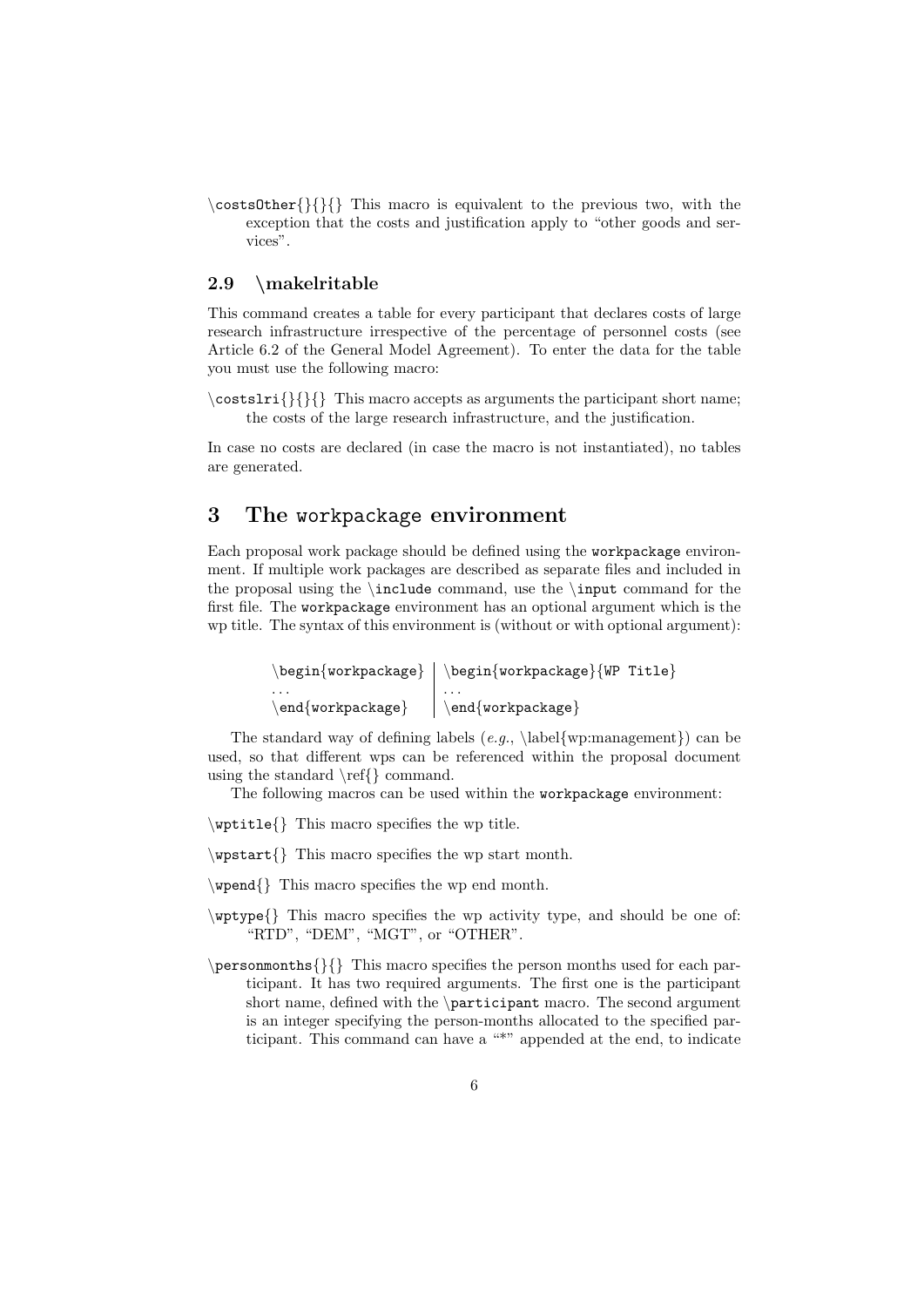that the participant specified is the wp leader. *E.g. \*personmonths\**{*UZH*}{*24*} \*personmonths*{*ETHZ*}{*18*}* (the UZH partner is the wp leader and will use 24 person months, while ETHZ is an additional wp participant that will use 18 person months).

#### **3.1** *\*makewptable **command**

This command creates the top table in the wp environment with all the info specified using the macros described above. The WP leader data is shown in boldface.

Three additional environments need to be defined within the workpackage environment, to complete the wp description: the Objectives (wpobjectives), the Description of work (wpdescription), and the Deliverables (wpdeliverables) environments.

#### **3.2 The** wpobjectives **environment**

This environment has no specific macros. It is useful for creating a framed paragraph, in which the user can write arbitrary text. *E.g.*

```
\begin{wpobjectives}
  This work package has the following objectives:
  \begin{enumerate}
  \item To develop ....
  \item To apply this ....
  \item etc.
  \end{enumerate}
\end{wpobjectives}
```
#### **3.3 The** wpdescription **environment**

This environment creates a separate framed paragraph, in which the details of the wp are specified. Within this environment it is possible to define multiple Tasks, using the *\*wptask macro:

*\*wptask*{}{}{}{}{}{}* This macro has 6 arguments. The first argument specifies the name of the Task leader responsible for the task using the short name defined with the *\*participant macro. The second argument specifies the list of contributor partners. The third and fourth arguments specify task start and end date respectively. The fifth argument represents the Task title, while the last one is text with a short description of the task.

The *\*wptask macro creates an ordered list of tasks within the wpdescription environment and stores the data relative to the WP tasks. The information specified here is used also by the *\*maketasklist macro, which creates an ordered list of tasks to show which PI is responsible for which task.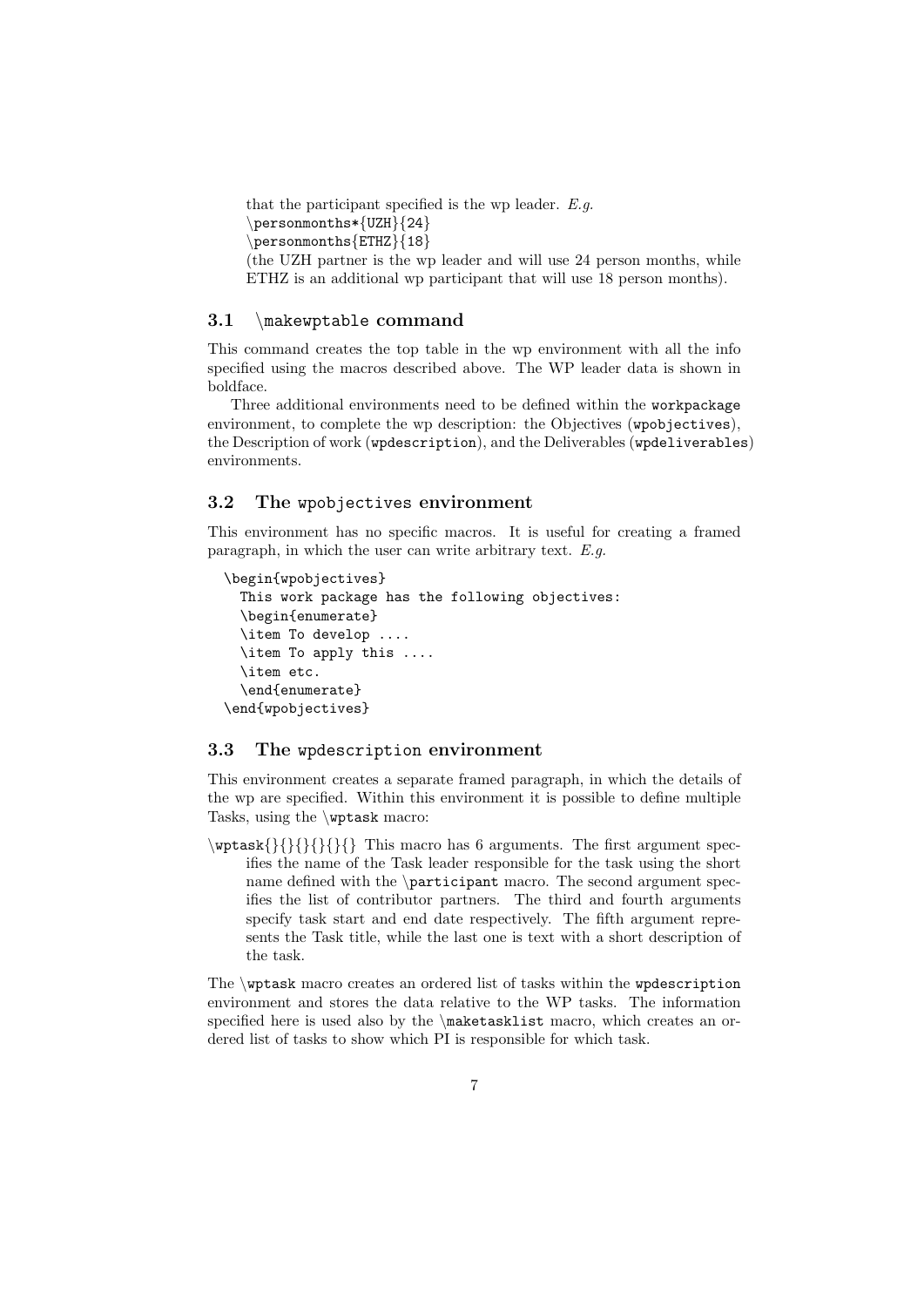The information gathered with this macro could also be used to automatically create Gantt charts or timing diagrams (not implemented currently).

#### **3.4 The** wpdeliverables **environment**

This environment creates a third framed paragraph, with a list of deliverables. To specify the information associated to each deliverables, it is necessary to use the *\*wpdeliverable macro:

*\*wpdeliverable[ ]*{}{}{}{}* This macro has 5 arguments. The first optional argument specified the delivery date (month). The second argument specifies the participant responsible for producing the deliverable. The third argument specifies the deliverable nature, and should be one of "R", "P", "D", or "O"  $(R =$  Report,  $P =$  Prototype,  $D =$  Demonstrator,  $O =$  Other). The fourth argument specified the deliverable dissemination level, and should be one of "PU", "PP", "RE", or "CO"  $(PU = Public, PP = Restricted to$ other program participants, including the Commission Services,  $RE = Re$ stricted to a group specified by the consortium, including the Commission Services,  $CO =$  Confidential, only for members of the consortium, including the Commission Services. The last argument specifies the deliverable title.

### **4 Labels and References**

All proposal environments have their own internal labels and counters, which get generated automatically. If you want to reference an environment explicitly (e.g., reference a specific deliverable or work package with a custom name) you should use the commands *\*label*{}* and *\*ref*{}*.

Environments that use the *\*begin*{}* and *\*end*{}* constructs can have the label defined within the constructs. Environments defined with single commands (e.g. *\*wpdeliverable) should have the label defined just after the environment definition.

## **5 Conclusions**

The h2020proposal class should be useful for automating the process of creating complex proposal documents with many work packages and inter dependencies. If one uses separate files to include multiple work packages (*e.g.*, using the *\*input*{}* or *\*include*{}* commands), it is going to be easy to re-shuffle the order of work packages, and the h2020proposal class will take care of re-assigning wp and deliverable counters, re-ordering deliverables and resorting the tables. Also last-minute changes to person-months allocated in any of the work packages will be automatically accounted for in the various tables. The h2020proposal class was designed to maintain consistency across the whole document, and quickly (automatically) update the proposal tables.